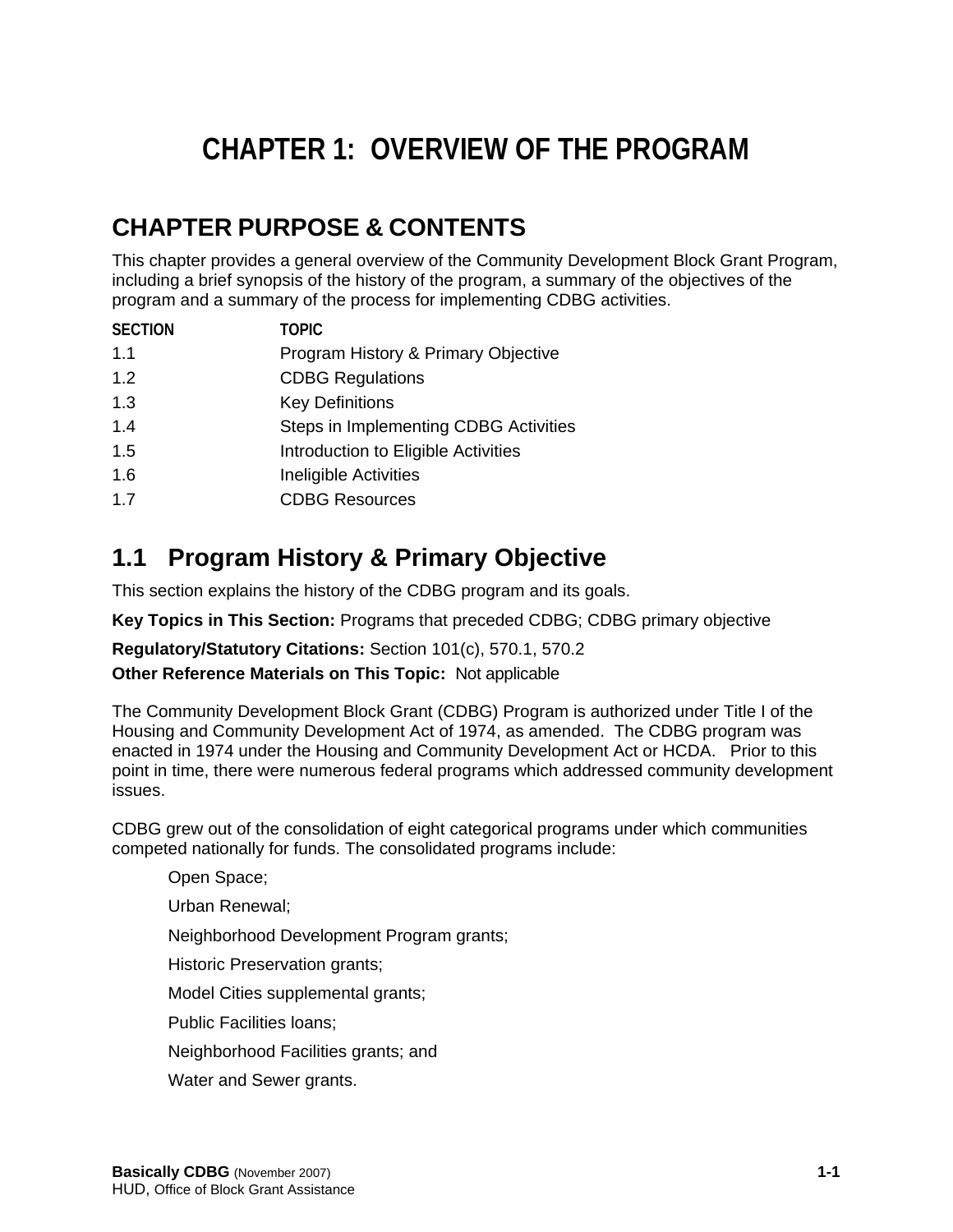The primary objective of Title I of the Housing and Community Development Act of 1974, as amended, is the development of viable urban communities.

These viable communities are achieved by providing the following, principally for persons of low and moderate income:

Decent housing;

A suitable living environment; and

Expanded economic opportunities.

To achieve these goals, the CDBG regulations set forth eligible activities and the national objectives that each activity must meet. As recipients of CDBG funds, grantees are charged with ensuring that these requirements are met.

### **1.2 CDBG Regulations**

This section provides an overview of the CDBG regulations and regulatory changes over time.

**Key Topics in This Section:** Regulatory basis for CDBG; Key recent regulatory changes **Regulatory/Statutory Citations:** 24 CFR Part 570

**Other Reference Materials on This Topic:** Not applicable

The regulations implementing the CDBG Program are found at 24 CFR Part 570.

The CDBG regulations were dramatically revised over the past several years, primarily to increase flexibility for grantees in carrying out funded activities, to reflect statutory changes, and to respond to audits of the program by the Inspector General.

**January 5, 1995 (Effective February 6, 1995)—**This rule established the guidelines for evaluating and selecting economic development projects and makes certain other changes to facilitate the use of CDBG funding for economic development, including microenterprise activities, Neighborhood Revitalization Strategies and Community Development Financial Institutions.

**November 9, 1995 (Effective December 11, 1995)—**This consolidated rule updated the regulations to reflect significant statutory enhancements since 1987, corrected identified deficiencies, implemented relevant portions of the National Affordable Housing Act of 1990, amended the conflict of interest provisions, and provided criteria for performance reviews and timely expenditure of CDBG funding.

**April 29, 1996 (Retroactively effective December 11, 1995)—**This rule contained certain technical corrections to the rule published in November 1995.

**July 19, 1999 (Effective December 22, 1999)—**This rule clarifies the level of expenditure documentation that CDBG grantees and subrecipients must maintain to identify the use of funds for assisted activities.

**November 21, 2000 (Effective December 21, 2000)—**This rule made two changes: (1) the pre-award requirements were revised to allow a new grantee without a consolidated plan to be reimbursed for costs of activities to develop and prepare its first consolidated plan; and (2) permit homeownership activities, to the extent authorized by statute, to be funded in connection with new construction.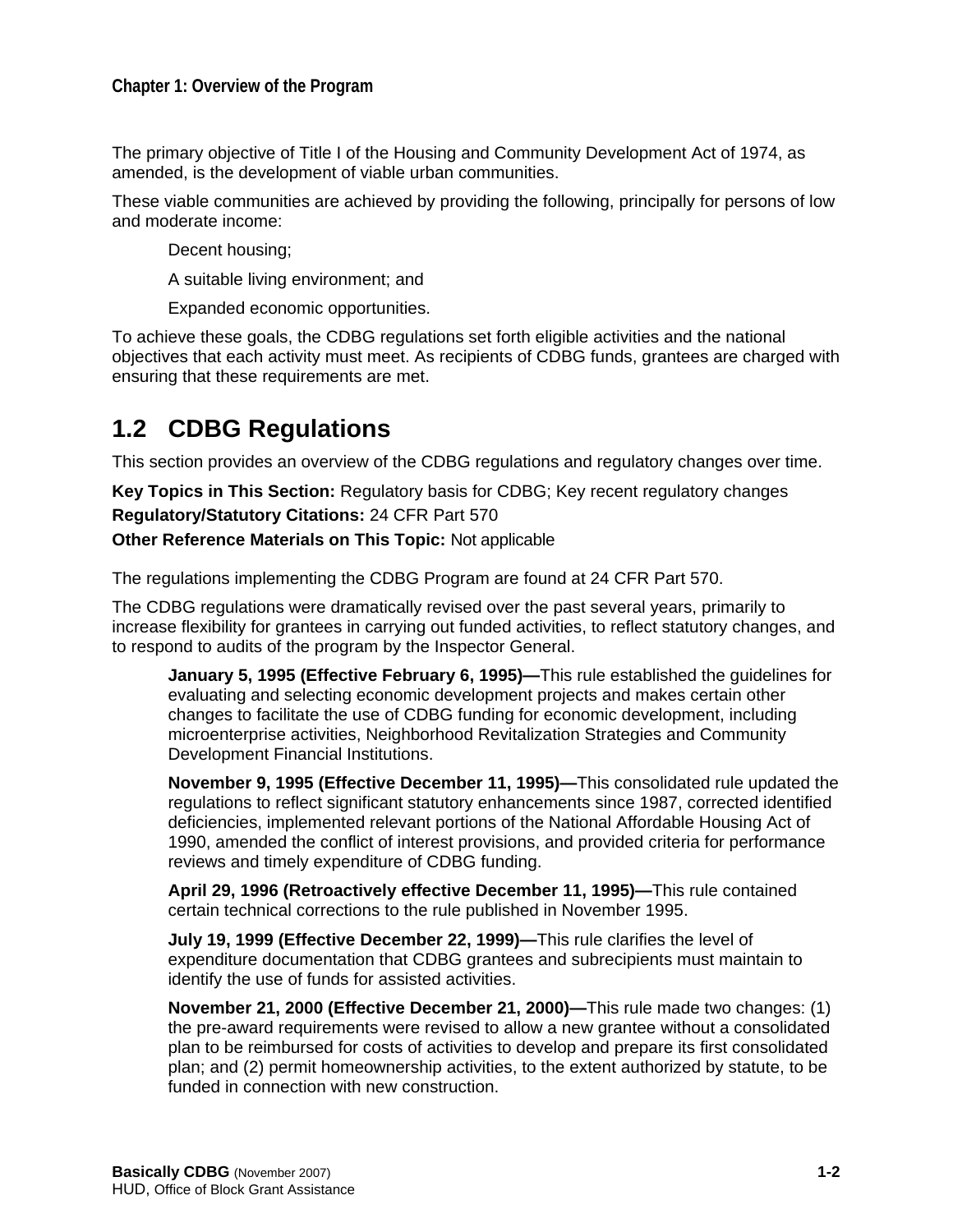**July 17, 2002 (Effective August 16, 2002)—**This rule amended the regulation at 570.204(d) to require grantees to obtain HUD's approval to demolish HUD-owned housing units.

**September 30, 2003 (effective October 30, 2003)—**This final rule revised various HUD regulations, including the CDBG regulations at 570.200(j), 570.503, and 570.607, to remove barriers to the participation of faith-based organizations in eight of HUD's Community Planning and Development programs, including the CDBG program. A subsequent rule change effective August 9, 2004, revised the CDBG regulations at 570.480 for the same purpose.

**December 12, 2003 (Interim Rule, Effective January 12, 2004)—**This rule revised the definition of "metropolitan city" by replacing the obsolete term "central city" with the new term "principal city."

**December 23, 2005 (Interim Rule, Effective February 21, 2006)—**This rule implemented a statutory amendment regarding limitations on the use of CDBG funds for activities involving job relocation. Provisions are codified at 24 CFR 570.210.

**May 24, 2006 (Final Rule, Effective June 23, 2006)—**This rule clarifies the eligibility of brownfields redevelopment activities and makes changes to national objectives provisions that relate to brownfields.

Included as an Appendix to this manual is a copy of the CDBG regulations (Entitlement program only) and statute.

The trend in many Federal programs, including CDBG, is toward greater flexibility. The recent regulation changes continued that trend by providing:

Greater flexibility regarding new construction;

Enhanced flexibility in the area of economic development; and

Increasingly manageable administrative requirements.

These new flexibilities will be discussed throughout this manual and are summarized in memorandums from HUD located in the Appendix.

### **1.3 Key Definitions**

This section provides definitions of key CDBG topics and terms.

**Key Topics in This Section:** Key definitions needed for entitlement programs

**Regulatory/Statutory Citations:** Section 102; 570.3

**Other Reference Materials on This Topic:** Not applicable

**CDBG Recipient:** Local governments are known as grantees or recipients. As noted above, they participate in either the Entitlement Program (for cities in metropolitan areas over 50,000 in population, designated principal cities of metropolitan statistical areas or urban counties with more than 200,000 people). Under the States and Small Cities Program, states receive funding directly from HUD and provide it to small cities (non-entitled communities), also referred to as units of general local government.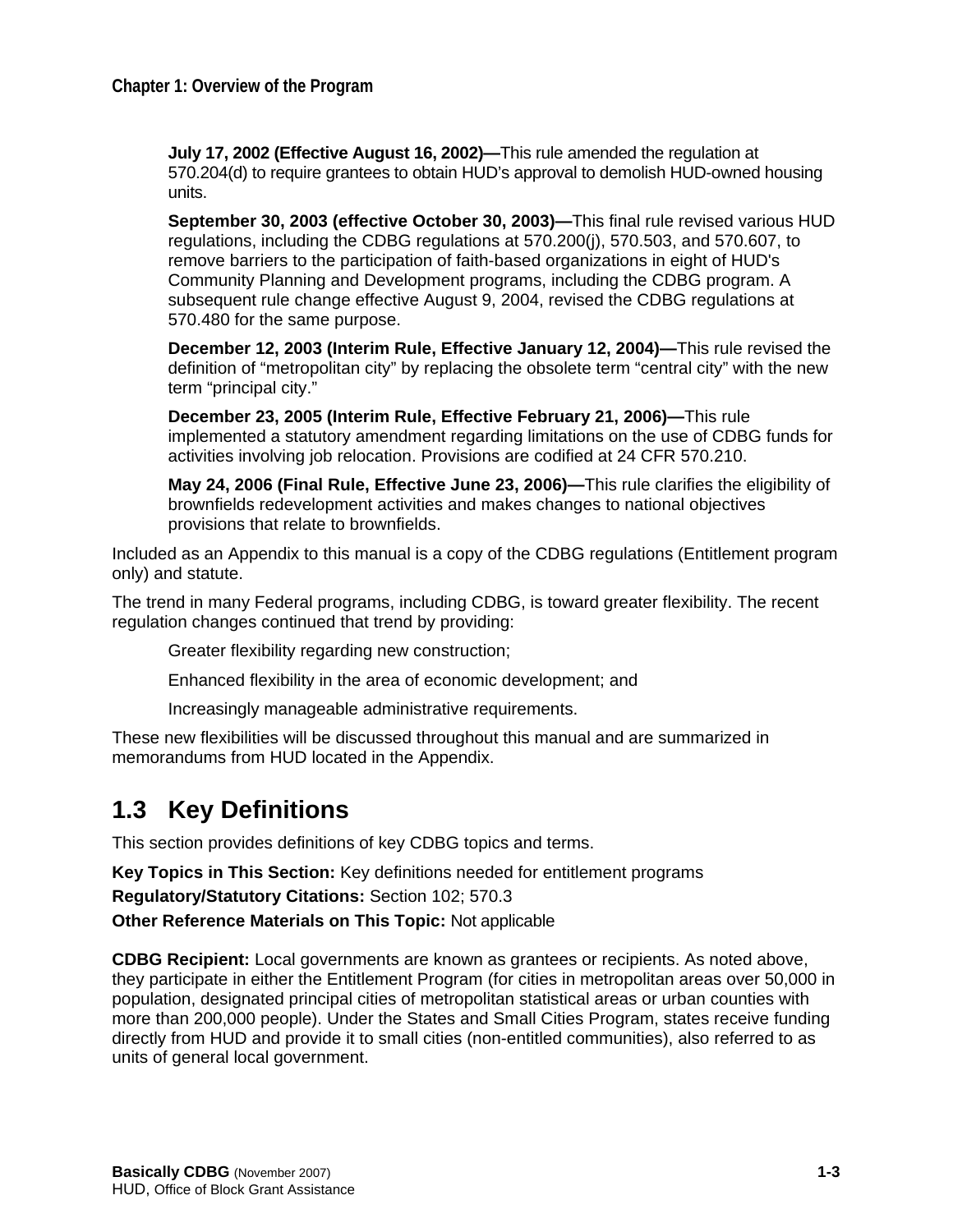**Community Development Financial Institution (CDFI):** An organization that: has as its primary mission the promotion of community development; serves an investment area or targeted population; provides development services and equity investments or loans; maintains accountability to residents within its investment area; and is not a public agency or institution.

**Community-Based Development Organization (CBDO):** CBDOs are generally nonprofit organizations that undertake specific kinds of CDBG-funded activities. CBDOs can be for-profit or nonprofit organizations, but cannot be governmental entities. A CBDO may be designated as a subrecipient by the grantee.

**Consolidated Plan:** The Consolidated Plan is prepared by the grantee in accordance with 24 CFR Part 91, and describes needs, resources, priorities and proposed activities to be undertaken with respect to HUD's CPD formula programs, including CDBG. An approved Consolidated Plan is one which has been approved by HUD.

**Contractors:** A contractor is an entity paid with CDBG funds in return for a specific service (e.g., construction). Contractors must be selected through a competitive procurement process.

**Draw down**: Refers to the process of requesting and receiving CDBG funds. Grantees draw down funds from a line of credit established by HUD, while subrecipients typically draw down funds from grantees.

**Entitlement Program:** The Entitlement Program is the portion of the CDBG Program that provides formula grants to metropolitan cities and urban counties. The Entitlement Program is the largest component of the CDBG Program receiving 70 percent of CDBG appropriations. Participating local governments automatically receive an annual allocation of CDBG funds. The grant amounts are determined by the higher of two formulas: Data based on overcrowded housing, population and poverty; or Data based on age of housing, population growth lag, and poverty**.** 

**Entitlement:** A city in a metropolitan area with a population of 50,000 or more, a principal city of a metropolitan area, or an urban county with a population of at least 200,000 (excluding the population of metropolitan cities located therein) that receives an annual allocation of CDBG funds directly from HUD under the CDBG Entitlement Program.

**Family:** All persons living in a household who are related by birth, marriage or adoption.

**Grantee:** Each entitlement community, or grantee, administers its local CDBG program in accordance with program requirements. Many communities use subrecipients to carry-out portions of their CDBG programs (see below).

**Household:** All the persons who occupy a housing unit. The occupants may be a single family, one person living alone, two or more families living together, or any groups of related or unrelated persons who share living arrangements.

**HUD:** As discussed previously, CDBG funds are provided to entitlement communities through the U.S. Department of Housing and Urban Development (HUD). HUD established the regulations and requirements for the program and has oversight responsibilities for the use of CDBG funds.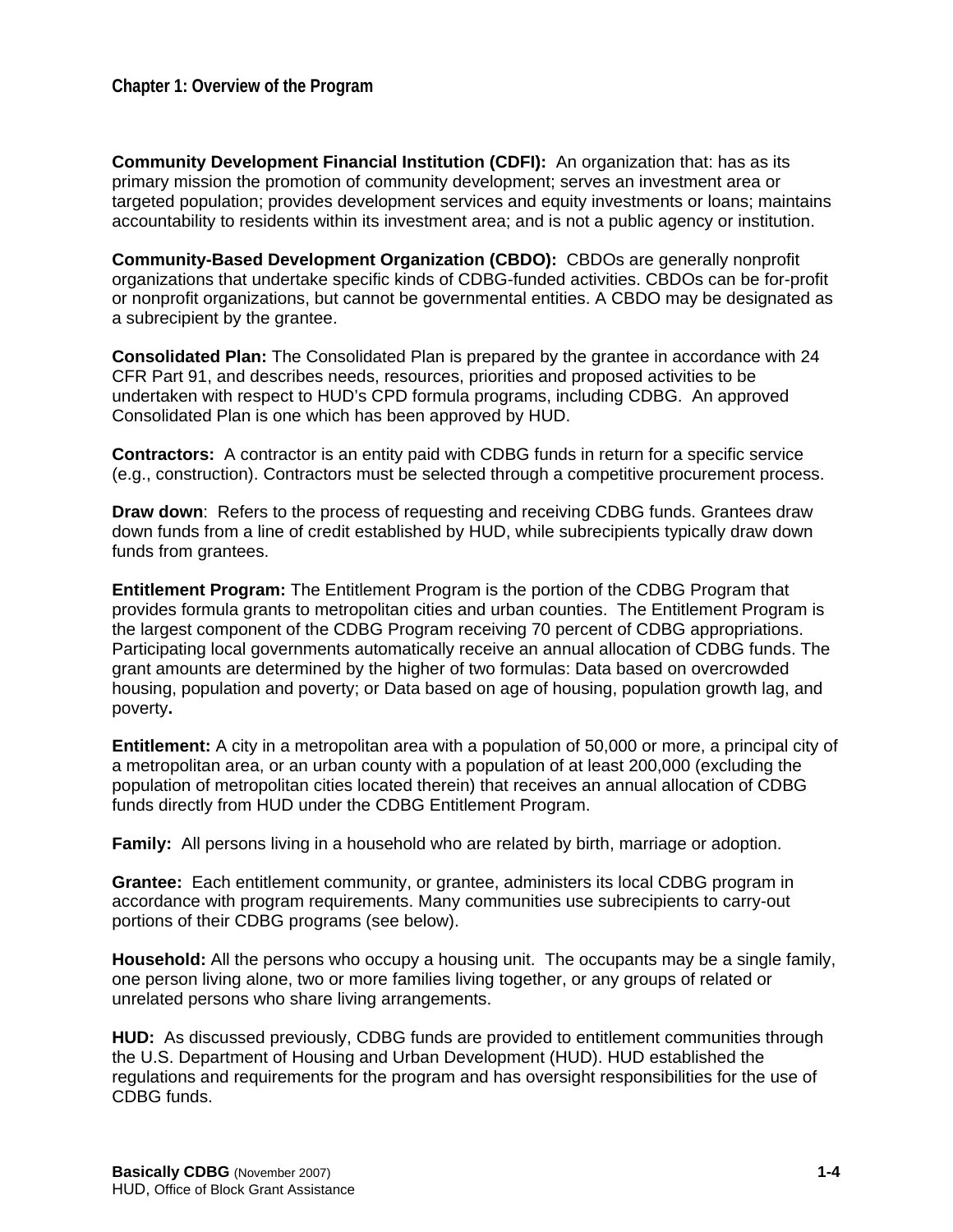#### **Chapter 1: Overview of the Program**

**Income:** Grantees may select any of three definitions of income: (1) Annual income as defined under Section 8; (2) Annual income as reported under the Census long form; or (3) Adjusted gross income as defined by the IRS Form 1040.

**Low and Moderate Income:** Low and moderate income (also referred to in this manual as LMI) means family or household annual income less than the Section 8 Low Income Limit, generally 80 percent of the area median income, as established by HUD.

Below is a *sample* income chart indicating the Section 8 low income limits, as well as the 30% of median income and 50% of median income limits.

| Area: Sample                               |          |           |           | FY 2008 Median Family Income: \$68,600 |           |           |           |           |
|--------------------------------------------|----------|-----------|-----------|----------------------------------------|-----------|-----------|-----------|-----------|
| ADJUSTED INCOME LIMITS (by household size) |          |           |           |                                        |           |           |           |           |
|                                            | 1 Person | 2 Persons | 3 Persons | 4 Persons                              | 5 Persons | 6 Persons | 7 Persons | 8+Persons |
| 30% Limits                                 | \$14,400 | \$16,450  | \$18,500  | \$20,600                               | \$22,250  | \$23,850  | \$25,500  | \$27.150  |
| Very Low Income                            | \$24,000 | \$27.450  | \$30.850  | \$34,300                               | \$37.050  | \$39,800  | \$42,550  | \$45,300  |
| LMI Income                                 | \$38.400 | \$43,900  | \$49,400  | \$54,900                               | \$59,250  | \$63,650  | \$68,050  | \$72,450  |

**Low-Income Household/Family:** A household/family having an income equal to or less than the Section 8 Very Low Income limit (50% of the area median income) as established by HUD.

**Microenterprise:** A business that has five or fewer employees, one or more of whom owns the enterprise.

**Moderate-Income Household/Family:** A household/family having an income equal to or less than the Section 8 Low Income limit (80% of area median income) established by HUD, but greater than the Section 8 Very Low Income limit (50% of area median income) established by HUD.

**State and Small Cities Program:** The State and Small Cities Program provides CDBG grants to state governments (except in the state of Hawaii where HUD directly administers the program). Under this Program, State agencies then provide CDBG assistance to nonentitlement communities within their jurisdiction. This training manual focuses primarily on the regulations implementing the Entitlement Program. Although many of the rules for the State and Small Cities Program are very similar to the rules for the Entitlement Program, readers representing states or small cities are encouraged to consult the applicable regulations at 24 CFR Part 570, Subpart I and the statute for additional guidance.

**Subrecipient:** An entity that assists the recipient to implement and administer its program. Subrecipients are generally nonprofit organizations that assist the recipient to undertake one or more activities on behalf of the grantee, such as administer a home rehabilitation loan pool or manage a job training program. More information on subrecipients is provided in Chapter 2 of this manual. Subrecipients are also referred to as subgrantees.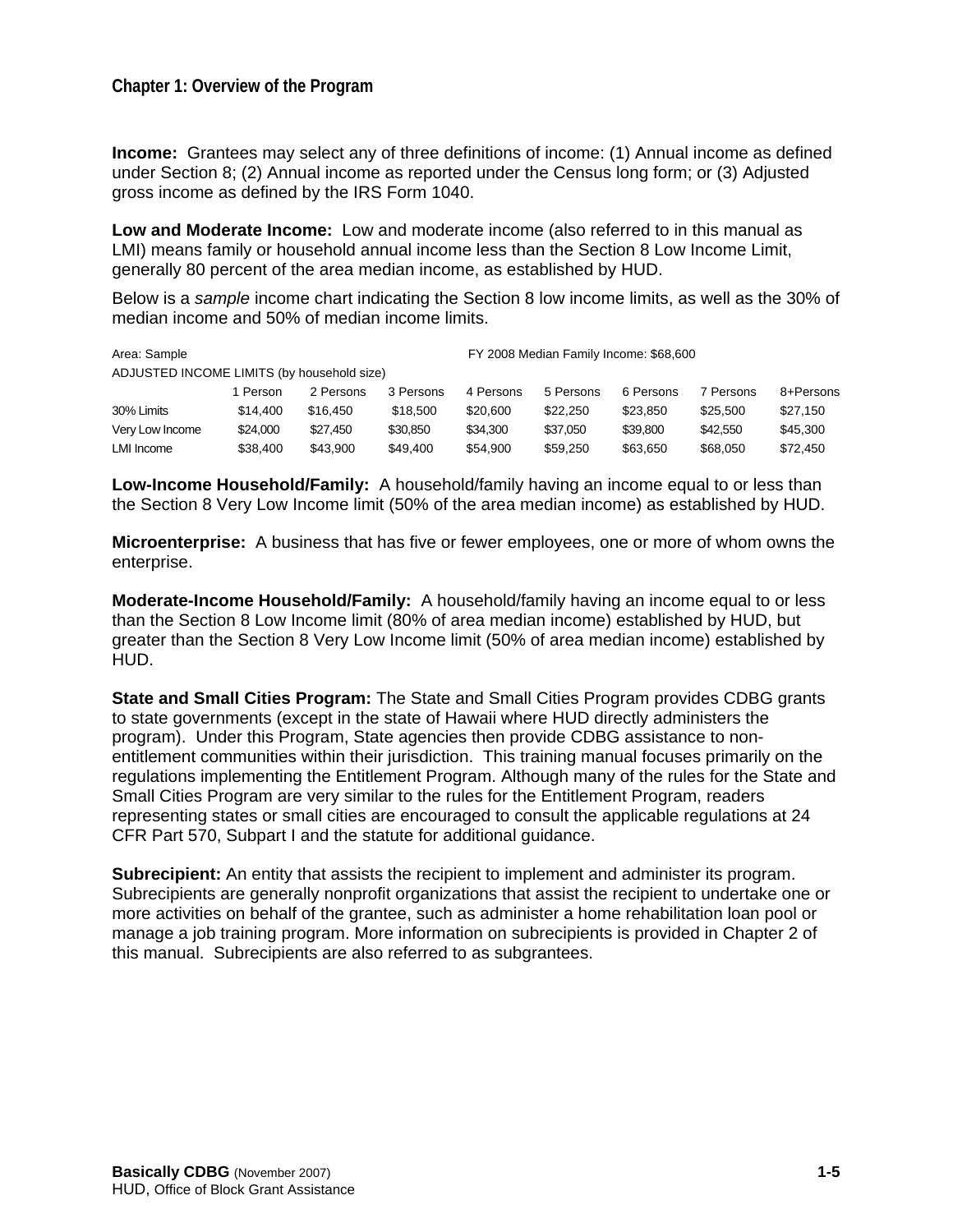### **1.4 CDBG Implementation Process**

This section summarizes the key steps involved in implementing a CDBG project.

**Key Topics in This Section:** Flow and key steps in implementing a CDBG project

**Regulatory/Statutory Citations:** Not applicable

 **Other Reference Materials on This Topic:** Not applicable

The flow chart below outlines the key steps involved in implementing a CDBG project. Note that the steps are not always undertaken in this particular order, but the chart is provided to remind grantees of the key elements in the process.



The following chapters of this training manual highlight each of these key steps.

### **1.5 Introduction to Eligible Activities**

This section describes the range of activities that are eligible under the CDBG Program.

**Key Topics in This Section:** Activities Related to Housing; Other Real Property Activities; Public Facilities; Activities Related to Public Services; Activities Related to Economic Development; Assistance to Community Based Development Organizations; Other Types of Activities; Planning and Administration; Eligible Activities and National Objectives

**Regulatory/Statutory Citations:** Section 105; 570.201, 570.202, 570.203, 570.204, 570.205 and 570.206

**Other Reference Materials on This Topic:** Guide to National Objectives and Eligible Activities for Entitlement Communities, Chapter 2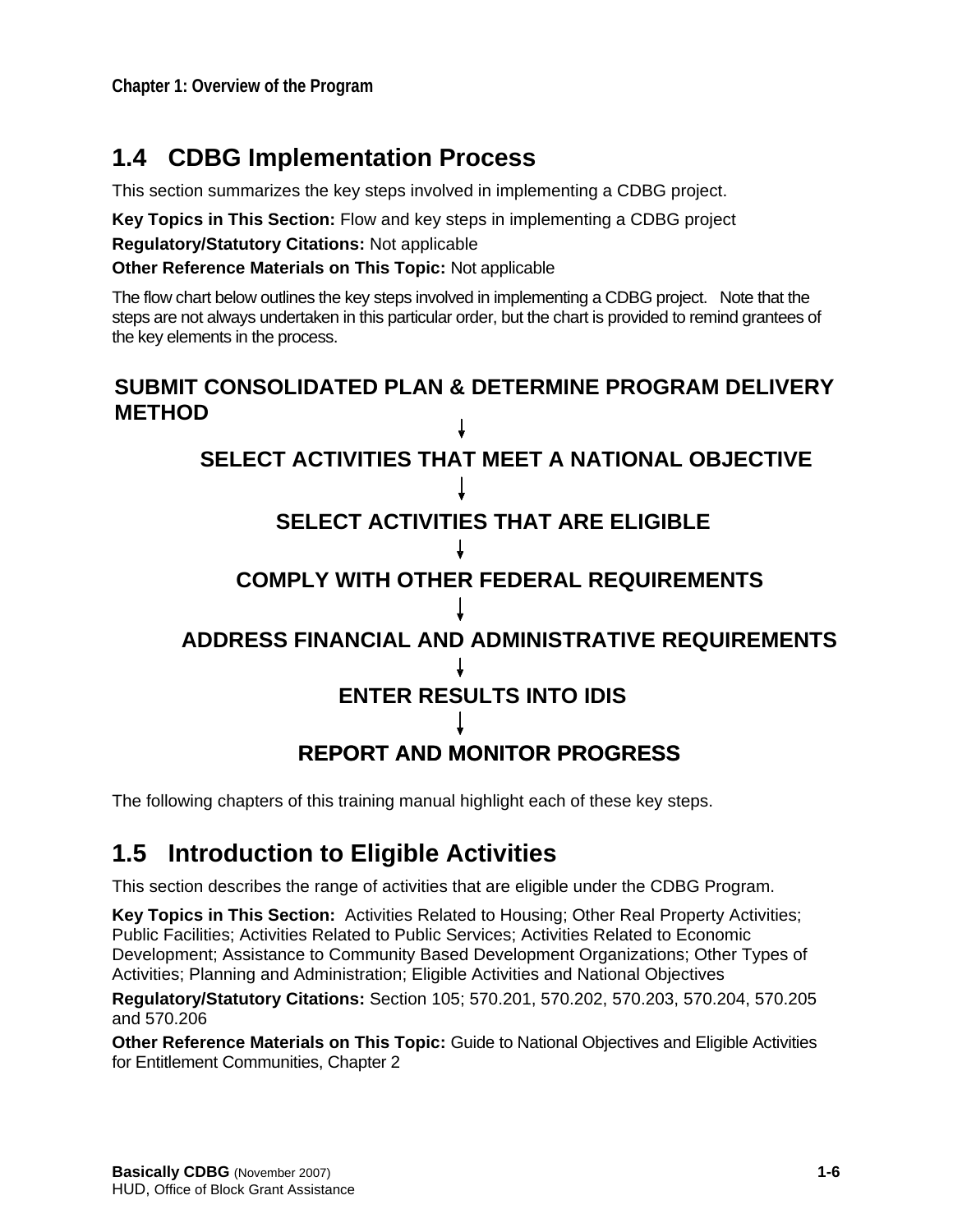CDBG offers grantees a high level of flexibility in choosing program activities. Grantees are free to select those activities that best meet the needs of their communities, in accordance with the national objectives and requirements of the CDBG Program.

Please refer to the CDBG regulations for a more complete description of each of these eligible activities and for an overview of how and when each eligible activity may be undertaken. The Guide to Eligible Activities and National Objectives is another good resource for determining the eligibility of activities.

The following is a representative overview of eligible CDBG activities. The activities have been loosely grouped in very general categories for the purposes of this manual. The categories of activities are described in more detail in the following chapters as noted.

Determining under which category of eligible activities an activity falls is very important for various reasons. The regulations and statues place certain requirements and stipulations on certain categories and not others. For example, the regulations and statue cap the amount of CDBG funds that can be used for public service and program administration activities. Additionally, the category of eligibility may dictate the costs that are eligible, the national objective under which the activity falls, and the rules that are triggered.

#### **1.5.1. Activities Related to Housing**

There are many activities related to housing that are eligible under the CDBG Program. The list of eligible activities includes:

Housing services in connection with Home Investment Partnerships (HOME) Program activities ( 570.201(k));

Construction of housing assisted under Section 17 of the U.S. Housing Act of 1937 ( 570.201(m)) or construction of housing by eligible CBDOs (570.204(a)) or as last resort housing under 570.207(b)(3)(i);

Homeownership assistance (such as downpayment assistance and interest subsidies) (570.201(n) or 570.201(e));

Rehabilitation to buildings which are residential, low-income rental or homeowner housing ( 570.202). This also includes conversion of non-residential structures for residential use. The following types of rehabilitation activities may be undertaken:

Acquisition for rehabilitation and rehabilitation for residential purposes;

Labor, materials, etc. for rehabilitation of properties;

Loans for refinancing existing secured indebtedness;

Energy improvements;

Water efficiency improvements;

Connection to water and sewer lines;

Some homeowner warranty, hazard and flood insurance premiums;

Testing for and abatement of lead-based paint;

Costs of acquiring tools to be lent for rehabilitation;

Rehabilitation services;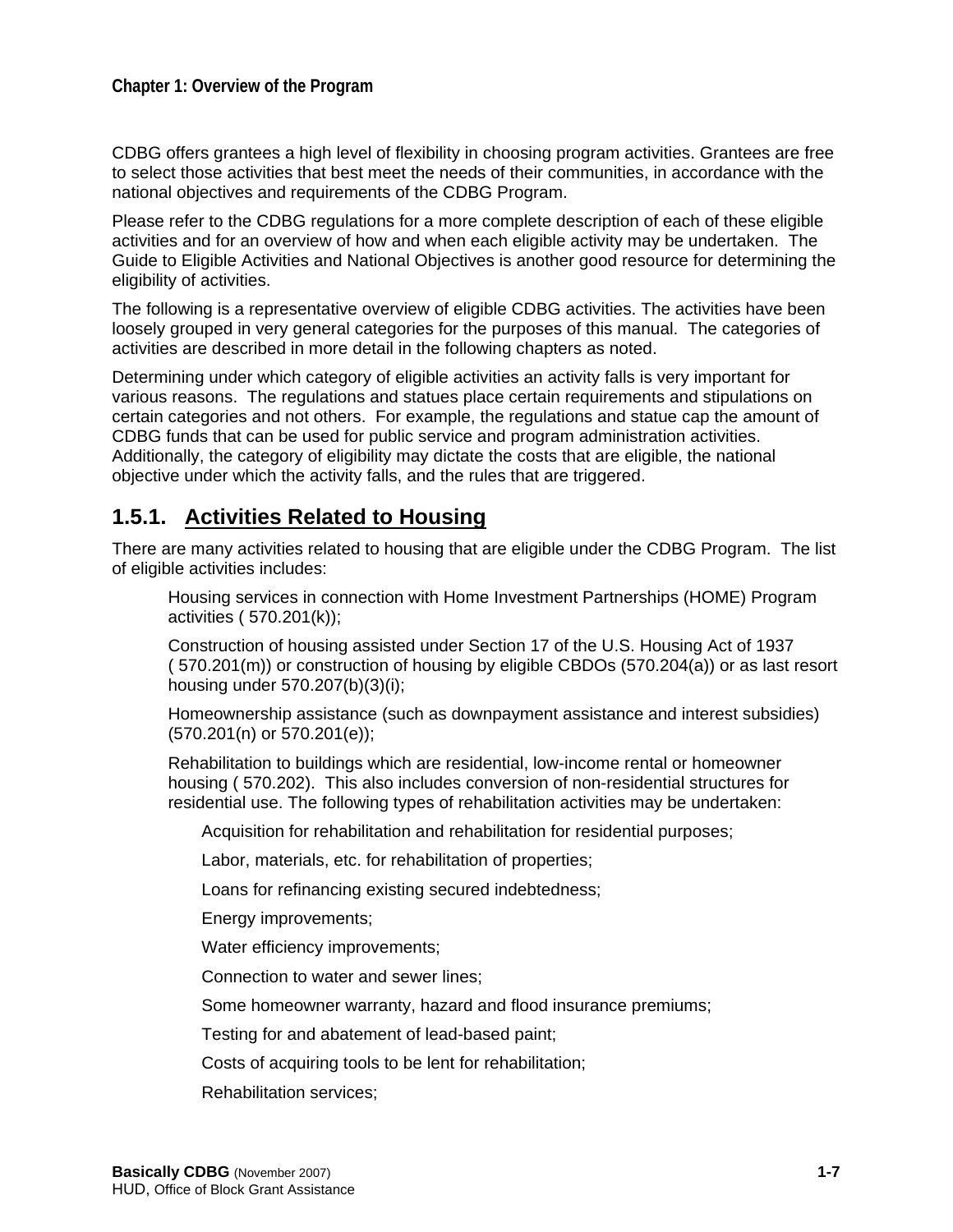Assistance for the rehabilitation of housing under Section 17 of the United States Housing Act of 1937; and

Removal of material and architectural barriers that restrict accessibility.

Lead-based paint testing and abatement as a stand alone program or included as rehabilitation as noted above ( 570.202(f));

Activities that support new housing construction such as acquisition (570.201(a) and (b)), clearance (570.201(d)), site improvements (570.201(c)), and street improvements (570.201(c)).

Additional information about these types of activities may be found in Chapter 4: Housing Activities.

#### **1.5.2. Other Real Property Activities**

In additional to the housing-related activities outlined above, many other real property activities are eligible to be funded by CDBG such as:

Acquisition (570.201(a));

Disposition (570.201(b));

Clearance and demolition (570.201(d));

Rehabilitation of publicly- or privately-owned commercial or industrial buildings (570.202);

Code enforcement (570.202(c));

Historic preservation (570.202(d));

Renovation of closed buildings (570.202(e));

Interim assistance to arrest severe deterioration or alleviate emergency conditions (570.201(f))—Note: this activity may include some specific types of services, please refer to the regulations for more information;

Privately-owned utilities (570.201(l));

Completion of urban renewal projects (570.201(h))—Additional information about this activity may be found at 570.800.

Additional information about these types of activities may be found in Chapter 5: Other Real Property Improvements.

#### **1.5.3. Public Facilities**

CDBG funds may be used for the acquisition, construction, reconstruction, rehabilitation, or installation of public improvements or public facilities. (570.201(c))

"Public improvements" includes, but is not limited to, streets, sidewalks, water and sewer lines, and parks.

"Public facilities" includes, but is not limited to, neighborhood/community facilities and facilities for persons with special needs (e.g. homeless shelters, group homes, and halfway houses).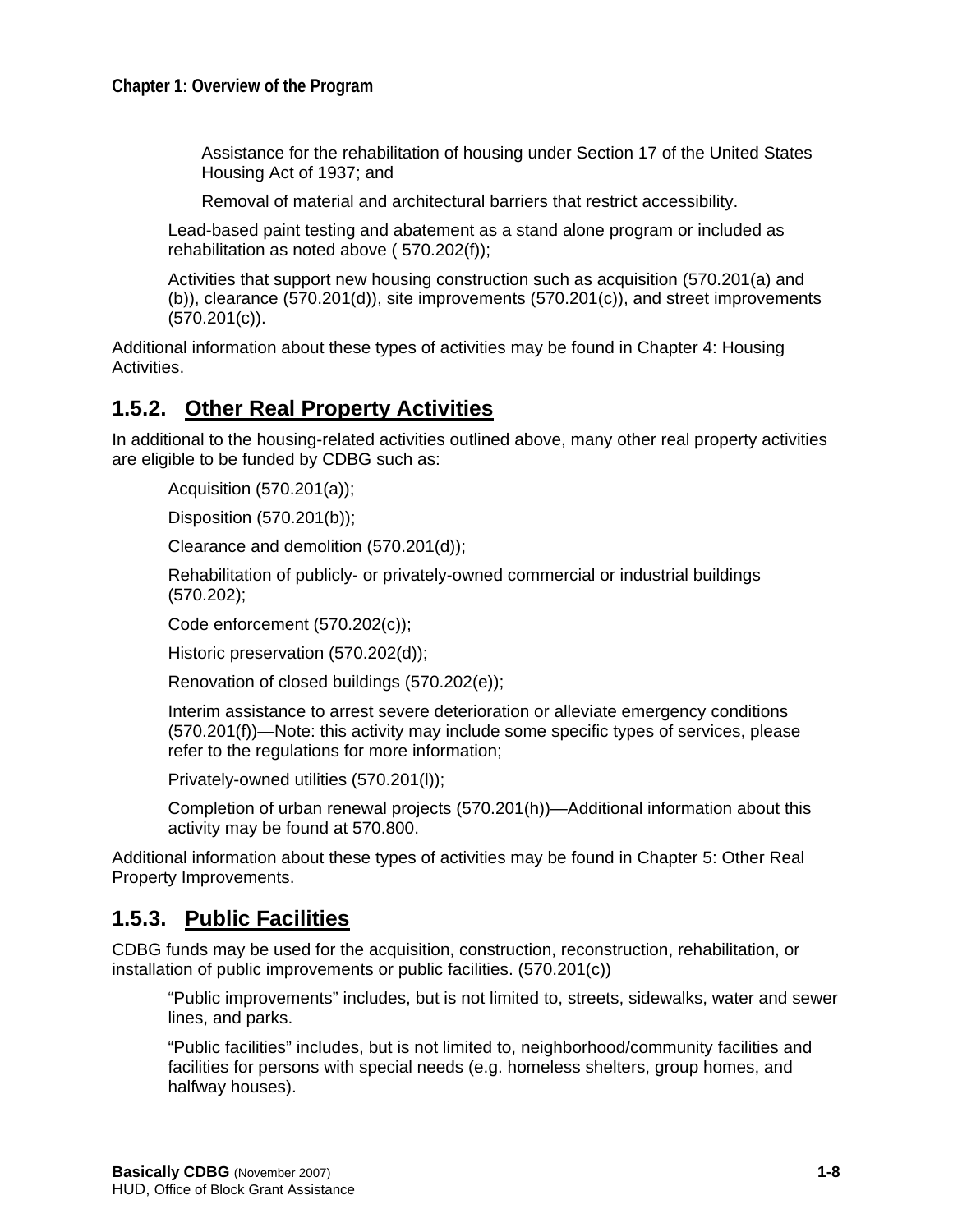Additional information is provided in Chapter 6.

### **1.5.4. Activities Related to Public Services**

Public services are also generally eligible under the CDBG Program (570.201(e)). These public service activities may include, but are not limited to:

Job training and employment services;

Health care and substance abuse services;

Child care;

Crime prevention; and

Fair Housing counseling.

Additional information about the various types of public services is provided in Chapter 7.

#### **1.5.5. Activities Related to Economic Development**

CDBG funds may also be used for activities related to economic development. The following are examples of eligible activities that can be funded by CDBG:

Microenterprise assistance (570.201(o));

Commercial Rehabilitation; and

Special economic development activities (570.203).

Additional information about economic development activities may be found in Chapter 8.

#### **1.5.6. Assistance to Community Based Development Organizations**

CDBG recipients may also provide grants or loans to CBDOs to carry out the following types of projects (570.204):

Neighborhood revitalization;

Community economic development; and

Energy conservation.

Additional information about CBDOs may be found in Chapter 2.

### **1.5.7. Other Types of Activities**

Certain other types of activities are also eligible under CDBG, including:

Payment of non-Federal share of grants in connection with CDBG-eligible activities  $(570.201(g));$ 

Relocation assistance (570.201(i));

Loss of rental income (related to relocation) (570.201(j));

Technical assistance to public or nonprofit entities to increase the capacity of such entities to carry out eligible neighborhood revitalization or economic development activities (570.201(p)); and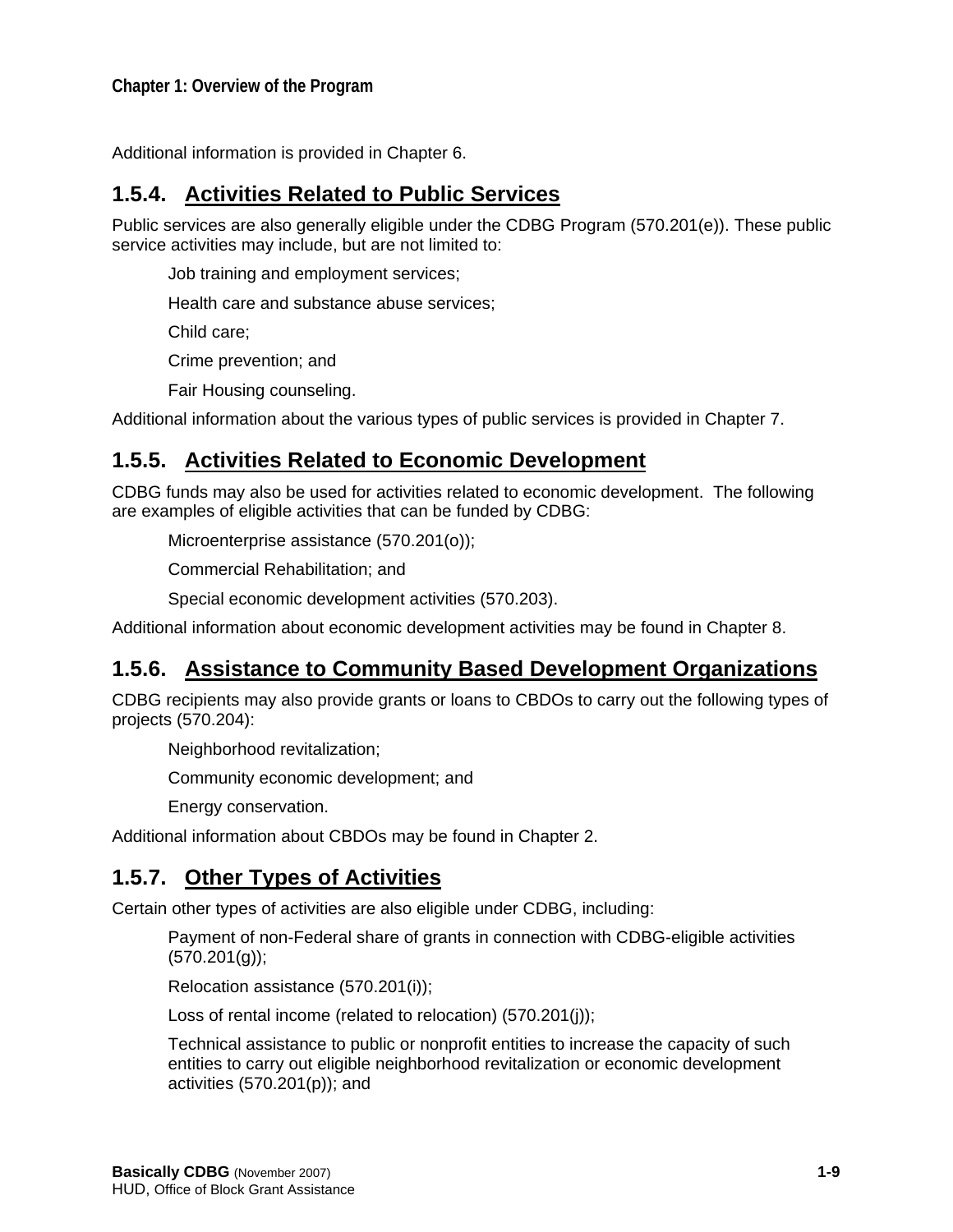Assistance to institutions of higher education with the capacity to carry out other eligible activities (570.201(q)).

#### **1.5.8. Planning and Administration**

CDBG funds may be used for planning activities (570.205). Such activities might include:

Comprehensive plans;

Community development plans (including the Consolidated Plan);

Functional plans (for housing; land use and urban environmental design; economic development; open space and recreation; energy use and conservation; floodplain and wetlands management; transportation; utilities; historic preservation; etc.);

Other plans and studies (e.g., small area and neighborhood plans; capital improvements program plans; individual project plans; general environmental; urban environmental design; historic preservation studies; etc.); and

Policy planning, management, and capacity building activities.

Finally, within certain caps and constraints, grantees may use CDBG funds for program administration activities (570.206). Such activities may include:

General management, oversight and coordination;

Public information;

Fair Housing activities;

Indirect costs;

Submission of applications for Federal programs; and

Costs to pursue Section 17 of the United States Housing Act of 1937.

More details concerning planning and administration costs can be found Chapter 11.

### **1.6 Ineligible Activities**

This section describes activities that are not eligible under the CDBG Program.

**Key Topics in This Section:** Ineligible Activities

**Regulatory/Statutory Citations:** 570.207

**Other Reference Materials on This Topic:** Guide to National Objectives and Eligible Activities for Entitlement Communities, Chapter 2

The general rule is that any activity not specifically authorized under the CDBG regulations and statute is ineligible to be assisted with CDBG funds.

In addition, the regulations stipulate that the following activities may *not* be assisted with CDBG funds:

Buildings for the general conduct of government are ineligible. However, the removal of architectural barriers from government buildings is eligible under the category of public facilities and improvements.

General government expenses are ineligible.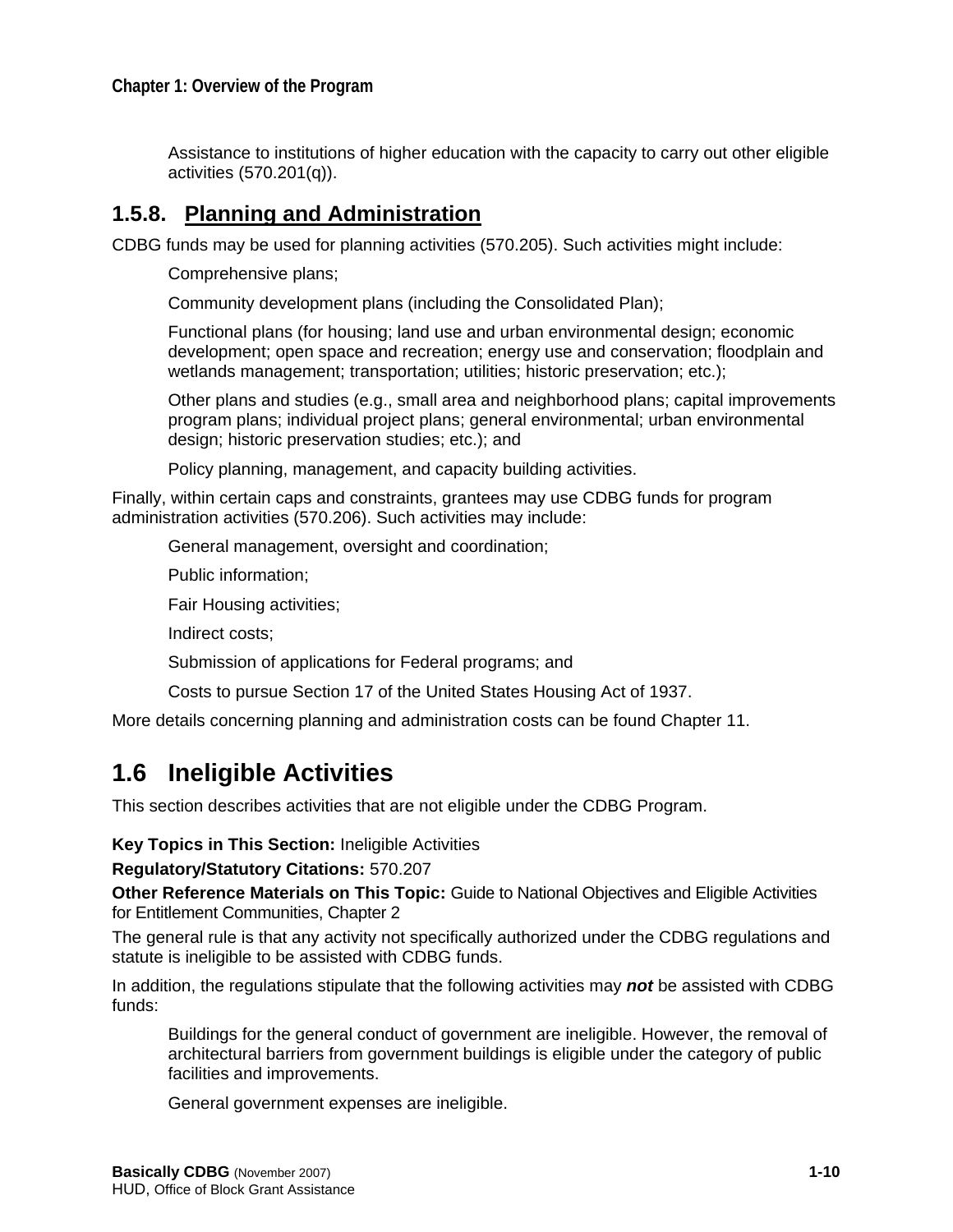Financing for political activities or to engage in other partisan political activities are ineligible. However, a facility assisted with CDBG funds may be used on an incidental basis to hold political meetings, candidate forums, or voter registration campaigns, if the building is available to all community organizations on an equal basis.

The following activities may *not* be assisted with CDBG funds unless authorized as a special economic development activity or when carried out by a CBDO:

Purchase of equipment is generally ineligible.

Compensation for the use of construction equipment through leasing, depreciation, or use allowances is eligible.

Fire protection considered an integral part of public facilities is eligible. This includes fire engines and specialized tools such as "jaws of life" and life-saving equipment as well as protective clothing worn by fire fighters.

Purchase of personal property, including equipment, fixtures, motor vehicles, furnishings, or other personal property is generally ineligible.

Operating and maintenance expenses (of public facilities, improvements, and services) are ineligible.

Specific exceptions to this general rule are operating and maintenance expenses associated with public service activities, interim assistance, and office space for program staff employed in carrying out the CDBG program;

New housing construction except under certain conditions or when carried out by a CBDO.

Income payments made to an individual or family for items such as food, clothing, housing, or utilities are ineligible.

One time grants, emergency type grants, or loans for such purposes may be eligible under the category of Public Services.

### **1.7 CDBG Resources**

The following resources are helpful to grantees and subrecipients administering CDBG activities:

Community Development Block Grant Program: Guide to National Objectives and Eligible Activities for Entitlement Communities (provided in the Appendix and available through HUD).

"A Guidebook for Grantees on Subrecipient Oversight: Managing CDBG." (Revised March 2005) Available on HUD web site and via Community Connections.

Some of the resources listed above as well as other documents and information may be found at the following locations:

Community Connections (1-800-998-9999) [http://www.comcon.org](http://www.comcon.org/)

HUD website [http://www.hud.gov](http://www.hud.gov/)

CPD home page<http://www.hud.gov/cpd/cpdcomde.html>

CDBG home page

<http://www.hud.gov/offices/cpd/communitydevelopment/programs/index.cfm>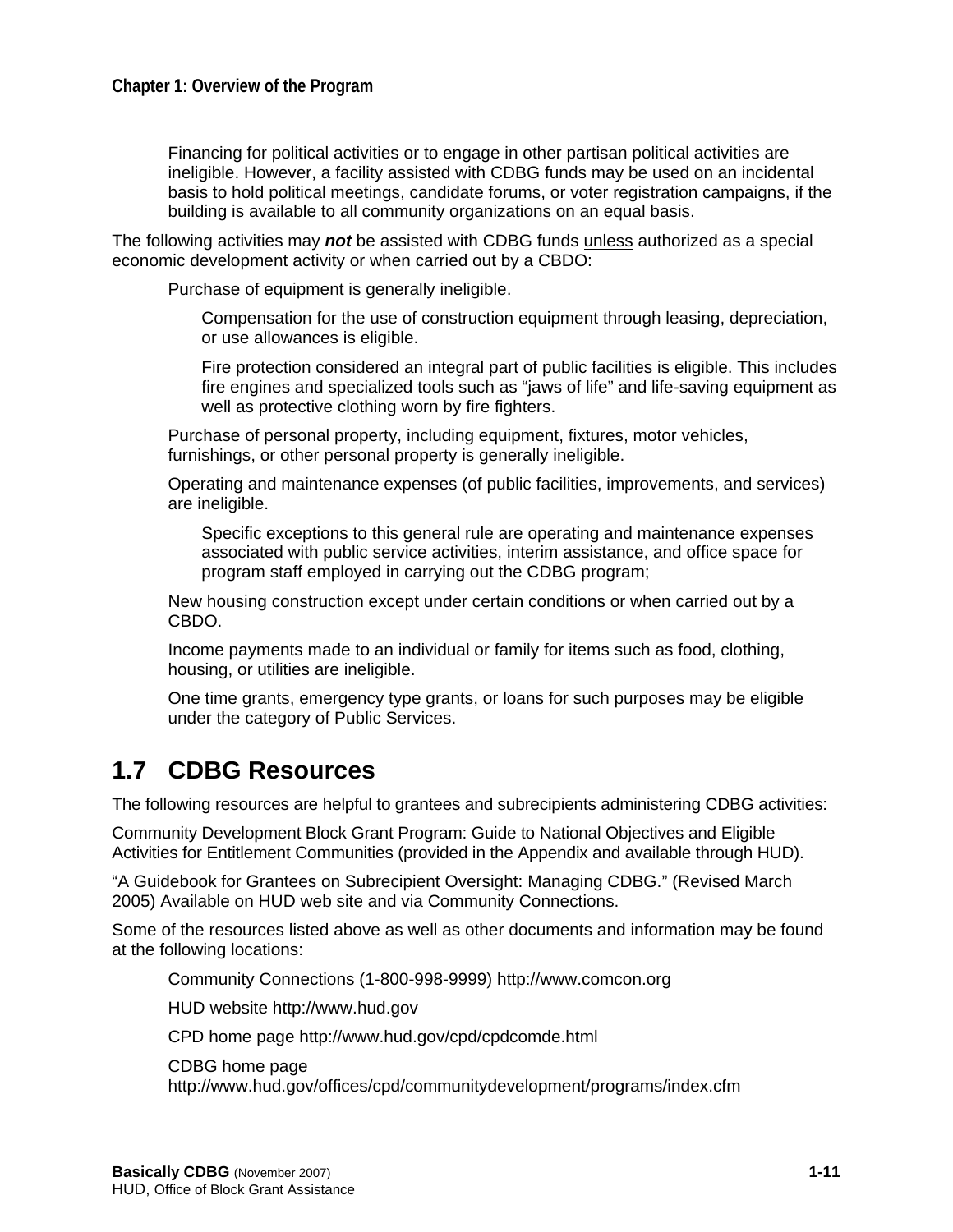CDBG Search Engine <http://www.hud.gov/offices/cpd/communitydevelopment/rulesandregs/search.cfm> Labor Relations (labor standards <http://www.hud.gov/offices/olr/> Income Limits <http://www.huduser.org/datasets/il.html> Office of Management and Budget (OMB) website<http://www.whitehouse.gov/omb/> OMB Circulars on-line <http://www.whitehouse.gov/omb/circulars/index.html> U.S. Bureau of the Census website [http://www.census.gov](http://www.census.gov/) HUDclips (Regulations and Handbooks) [http://www.hudclips.org](http://www.hudclips.org/) BOSMAC <http://www.hud.gov/offices/cpd/systems/idis/reporting/bosmac/index.cfm> General Con Plan<http://www.hud.gov/offices/cpd/about/conplan/index.cfm> CPMP tool: (consolidated plan mgmt process) <http://www.hud.gov/offices/cpd/about/conplan/toolsandguidance/cpmp/index.cfm> Relocation and Acquisition <http://www.hud.gov/offices/cpd/library/relocation/index.cfm> Fair Housing<http://www.hud.gov/progdesc/fheoindx.cfm> Healthy Homes and Lead Hazard Control<http://www.hud.gov/offices/lead/>

Grantees may wish to refer to the additional resources listed in the appendix of this manual.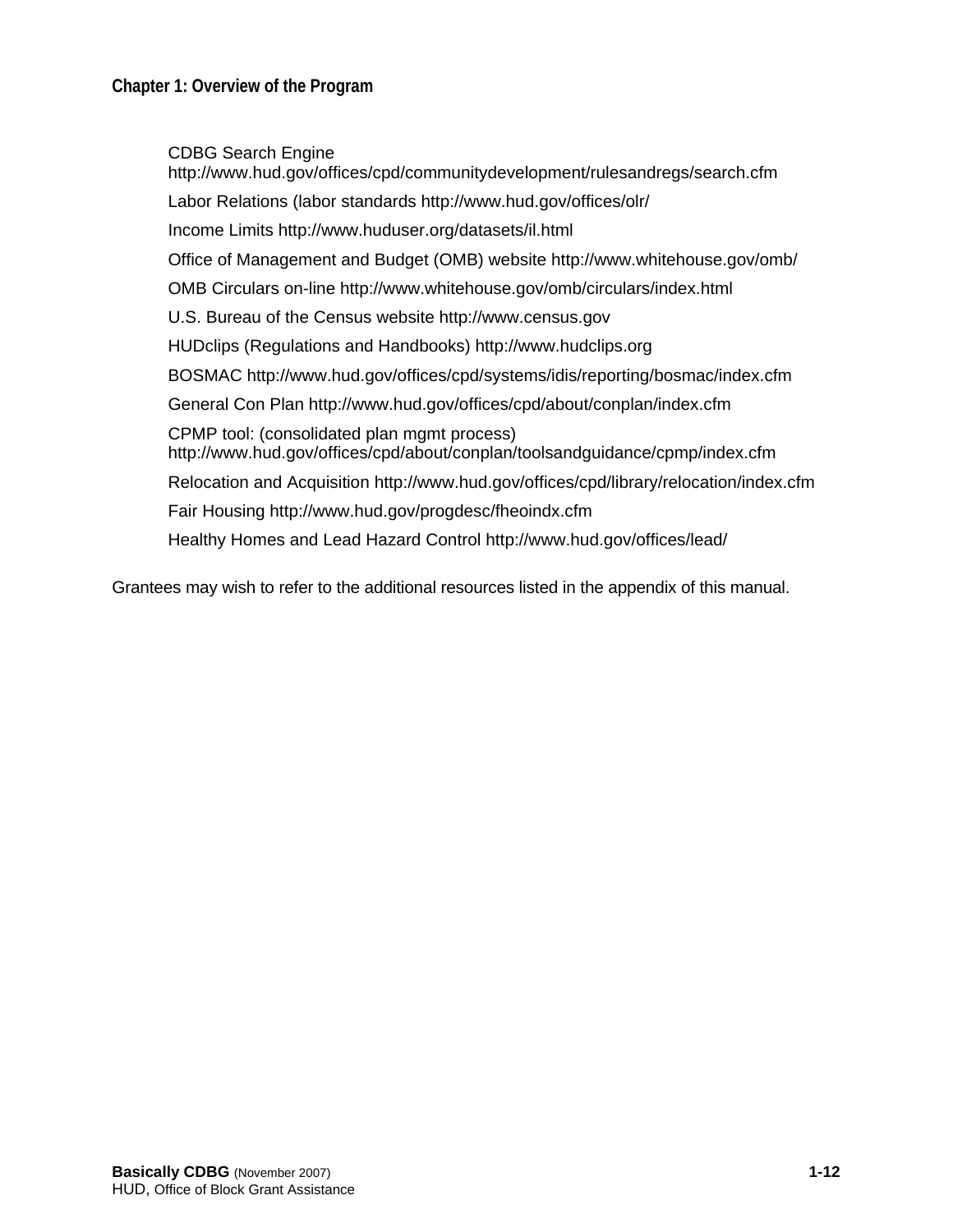### **Glossary of Common Acronyms & Abbreviations in the CDBG Program**

| <b>ABA</b>        | Architectural Barriers Act of 1968                                                                                                                      |
|-------------------|---------------------------------------------------------------------------------------------------------------------------------------------------------|
| <b>ADA</b>        | <b>Americans With Disabilities Act</b>                                                                                                                  |
| <b>AFFH</b>       | <b>Affirmatively Furthering Fair Housing</b>                                                                                                            |
| AI                | Analysis of Impediments to Fair Housing                                                                                                                 |
| <b>ARC</b>        | Appalachian Regional Commission                                                                                                                         |
| <b>BNA</b>        | Block Numbering Area (now obsolete)                                                                                                                     |
| <b>CAPER</b>      | <b>Consolidated Annual Performance Evaluation Report</b><br>(the annual Con Plan report)                                                                |
| <b>CBDO</b>       | Community-based development organizations                                                                                                               |
| Certs             | Certifications                                                                                                                                          |
| <b>CDFI</b>       | <b>Community Development Financial Institutions</b>                                                                                                     |
| <b>CFR</b>        | Code of Federal Regulations (24 CFR is HUD regulations)                                                                                                 |
| COG               | <b>Council of Governments</b>                                                                                                                           |
| ConPlan           | <b>Consolidated Plan</b>                                                                                                                                |
| <b>CP</b>         | <b>Citizen Participation</b>                                                                                                                            |
| <b>CPD</b>        | HUD Office of Community Planning & Development                                                                                                          |
| <b>CRSA</b>       | <b>Community Revitalization Strategy Area</b>                                                                                                           |
| <b>CT</b>         | <b>Census Tract</b>                                                                                                                                     |
| E.D.              | <b>Economic Development</b>                                                                                                                             |
| EZ/EC /RC         | <b>Empowerment Zones/Enterprise Communities/Renewal</b><br>Communities                                                                                  |
| <b>FHA</b>        | Federal Housing Administration -HUD Office of Housing                                                                                                   |
| FmHA              | Farmers Home Administration (sometimes also called FHA; both<br>are obsolete), now the Rural Housing Administration in the<br>Department of Agriculture |
| <b>FHEO</b>       | HUD Office of Fair Housing and Equal Opportunity                                                                                                        |
| <b>FTE</b>        | Full-time equivalents of jobs                                                                                                                           |
| GoZone            | Gulf Opportunity zone (hurricane recovery)                                                                                                              |
| HCDA (or the Act) | Housing & Community Development Act of 1974, as amended                                                                                                 |
| HoZo              | Homeownership Opportunity Zone                                                                                                                          |
| <b>IDIS</b>       | Integrated Disbursement & Information System                                                                                                            |
| <b>LBP</b>        | <b>Lead-Based Paint</b>                                                                                                                                 |
| <b>LDP</b>        | <b>Limited Denial of Participation</b>                                                                                                                  |
| LMI (or low/mod)  | Low- and Moderate-Income person(s)                                                                                                                      |